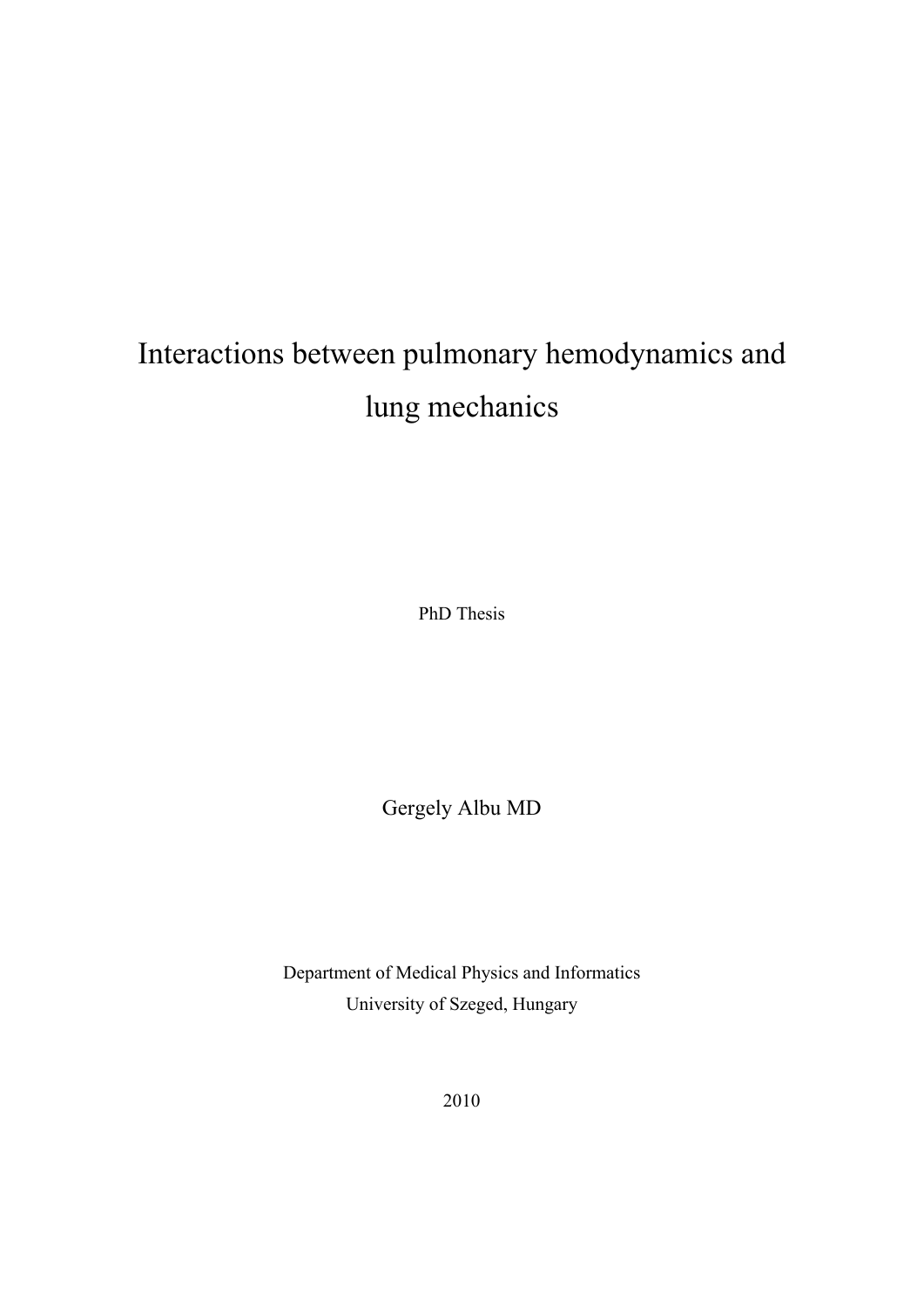## **1. INTRODUCTION**

#### **1.1 Importance of cardiopulmonary interactions**

The pulmonary system maintains gas exchange by the continuous control of elements assuring the transfer of the respiratory gases and the blood in the pulmonary vasculature. This unity of conducting airways terminating in the alveoli and the pulmonary capillaries forms a complex system where any change in one compartment affect the other via cardiopulmonary interactions. This mechanical interdependence is manifested in airway and/or lung tissue changes subsequent to acute or chronic alterations in the pulmonary hemodynamics. Understanding the relationships between the pulmonary vasculature and bronchoalveolar networks has major importance in pathophysiological conditions encountered in various cardiopulmonary diseases, such as coronary ischaemia leading to left heart failure, congenital heart malfunctions or valvular disfunction.

#### **1.2 Pulmonary hypoperfusion and lung mechanics**

There is increasing evidence that not only lung congestion, but also hypoperfusion in the pulmonary circulation causes impairments in lung mechanics. It has been also demonstrated that, at low vascular pressure, the lung mechanics is compromised by loss of the mechanical tethering effect exerted by the pressurized pulmonary capillary network. These results led to the conclusion that physiological pressure in the pulmonary capillaries is an important mechanical factor for the maintenance of the stability of the alveolar architecture. The loss of pressurized pulmonary capillaries and the subsequent breakdown in the maintenance of the optimal alveolar geometry may enhance the development of atelactasis. Various clinical conditions, such as embolism, hypovolemia and cardiopulmonary bypass, are associated with hypoperfusion of the pulmonary system. This phenomenon has been shown to be of greater importance in situations when the lung volume is lowered to below the closing volume.

# **1.3 Role of transpulmonary pressure in the pulmonary mechanical and vascular changes**

Changes in lung volume result in alterations in both the complex structure of the conducting airways embedded in the lung parenchyma and the pulmonary vasculature. Positive-pressure lung inflation (PPLI), commonly applied to maintain gas exchange during mechanical ventilation, is far from being physiological and results in a number of side-effects, originating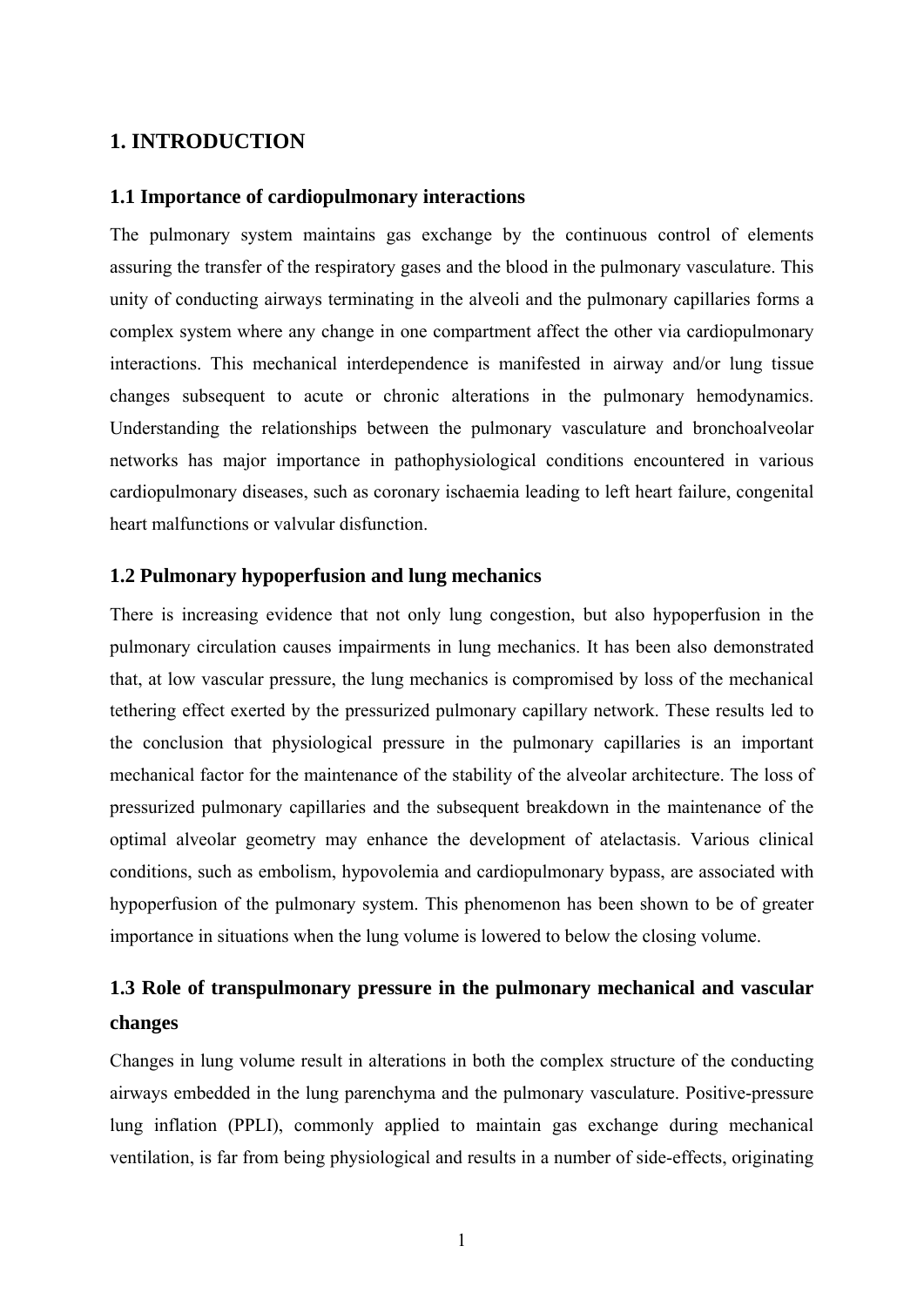from the high positive intrathoracic pressures that may subsequently worsen pre-existing pulmonary lesions. PPLI may jeopardize the pulmonary hemodynamic conditions, mainly via compression of the pulmonary vessels. These adverse pulmonary hemodynamic effects do not exist during normal breathing, since negative-pressure lung inflation (NPLI) generated by a negative pressure around the lungs exerts a different pressure gradient across the pulmonary vascular wall that generates a radial traction on the vessels as the lung parenchyma expands. There is a consensus in the literature that PPLI decreases the airway resistance (Raw), alters the viscoelastic properties of the lungs and increases the pulmonary vascular resistance (Rv). In contrast, the findings on pulmonary hemodynamic changes during NPLI are still controversial. Whereas one study demonstrated a monotonic decrease in Rv during NPLI others have documented a mild drop in Rv, followed by gradual increases at high lung volumes. All these previous studies characterized the pulmonary vascular and lung mechanical changes under steady-state conditions, the effect of dynamic inflation-deflation maneuvers on these compartments remain unknown.

#### **1.4 Left heart failure and lung mechanics**

Previous reports led to conflicting conclusions about the lung mechanical effects following left heart failure and the subsequent alterations in lung responsiveness to exogenous constrictor stimuli. Some authors demonstrated the induction of bronchial hyperresponsiveness (BHR) to lung provocations whereas others found no evidence of BHR in patients with chronic congestive heart failure. In addition to this controversy, the underlying pathophysiological mechanisms leading to airway narrowing and occasionally BHR after pulmonary lung congestion have not been completely clarified.

A decrease in the airway cross-sectional area due to compression of the tracheobronchial tree by the dilated pulmonary vessels has been reported to be a major contributor to BHR, as have thickened bronchial walls and peribronchial edema. However, a reduction of the left ventricular preload by diuretics, leading to a partial clearance of the edema fluid, had no effects on the baseline lung mechanics and responsiveness, suggesting that the pulmonary consequences of left heart failure cannot be fully explained on a geometric basis or by fluid accumulation around the airways. Besides these mechanisms, the development of interstitial edema may uncouple the airways from the lung parenchyma by altering the mechanical interdependence between the airways and the surrounding lung tissue. The resulting loss of lung recoil may further potentiate the responsiveness of the airway smooth muscles to a constrictor stimulus.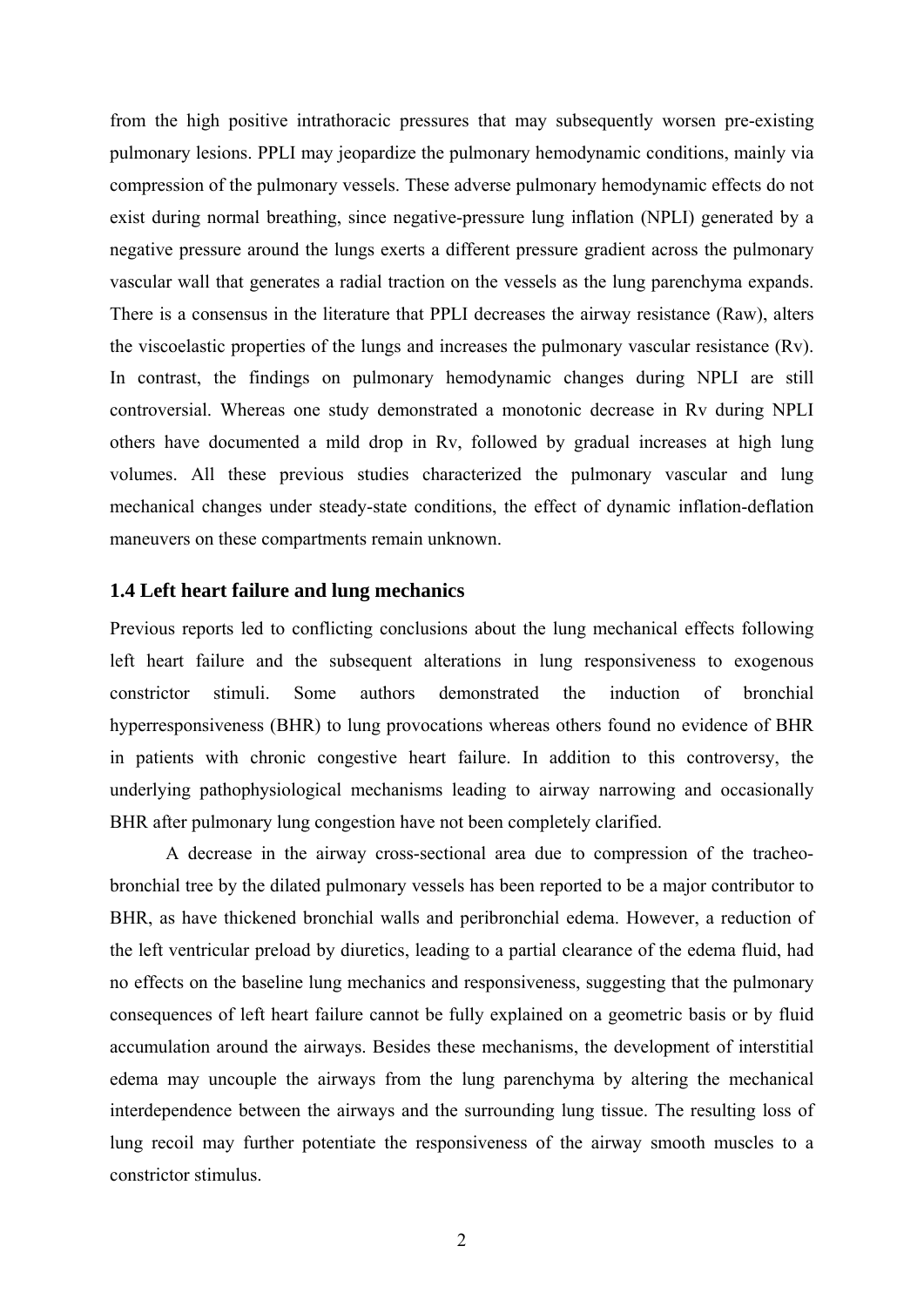#### **1.5 Effect of extracorporeal circulation on postoperative respiratory function**

Besides the lung functional changes observed following acute or chronic changes in pulmonary hemodynamics, the airway and respiratory tissue properties exhibit alterations in the postoperative period after heart surgeries. Forced spirometric measurements, which are feasible after complete healing of the chest wound, have revealed the long-term consequences of heart operations. In spite of the ample evidence indicating the major importance of the first postoperative week in the manifestation of respiratory morbidity after cardiac surgery, there has essentially been no systematic lung function measurements aimed at characterizing the changes in the airway and respiratory tissue mechanics in this critical period. Application of the cardiopulmonary bypass (CPB) during surgery with subsequent ischemia and reperfusion in the pulmonary circulation may have particular role in the postoperative changes in lung function, however this adverse effect has not been systematically investigated.

## **2. AIMS**

The primary aim of the present thesis is a better understanding of the cardiopulmonary interactions related to various clinical conditions. The studies included were designed:

• To characterize how physiological pulmonary hemodynamics contributes to the maintenance of the normal levels of mechanical parameters related to the airways and the lung parenchyma in rats. We also aimed to assess whether this factor has an importance in contributing to the protection against lung function deterioration during mechanical ventilation.

• To investigate the differences between the pulmonary mechanical and vascular effects of mechanical ventilation based on PPLI and NPLI. We assessed in these animal experiments whether NPLI improves ventilation-perfusion distribution by facilitating lung recruitment and preventing hemodynamic impairment.

• To study the effects of pulmonary vascular engorgement following left heart failure on the lung mechanics and the development of BHR in rats. Combined pulmonary hemodynamic, respiratory mechanical measurements and morphometric evaluations were performed to clarify the underlying pathophysiological mechanisms.

• To establish the time course of the postoperative changes in the airway and respiratory tissue mechanics by measuring the mechanical properties of the respiratory system the day before surgery and one week thereafter. Since measurements were made in patients undergoing cardiac surgery with or without CPB, a further aim was to characterize the mechanical consequences of CPB in the first postoperative week.

3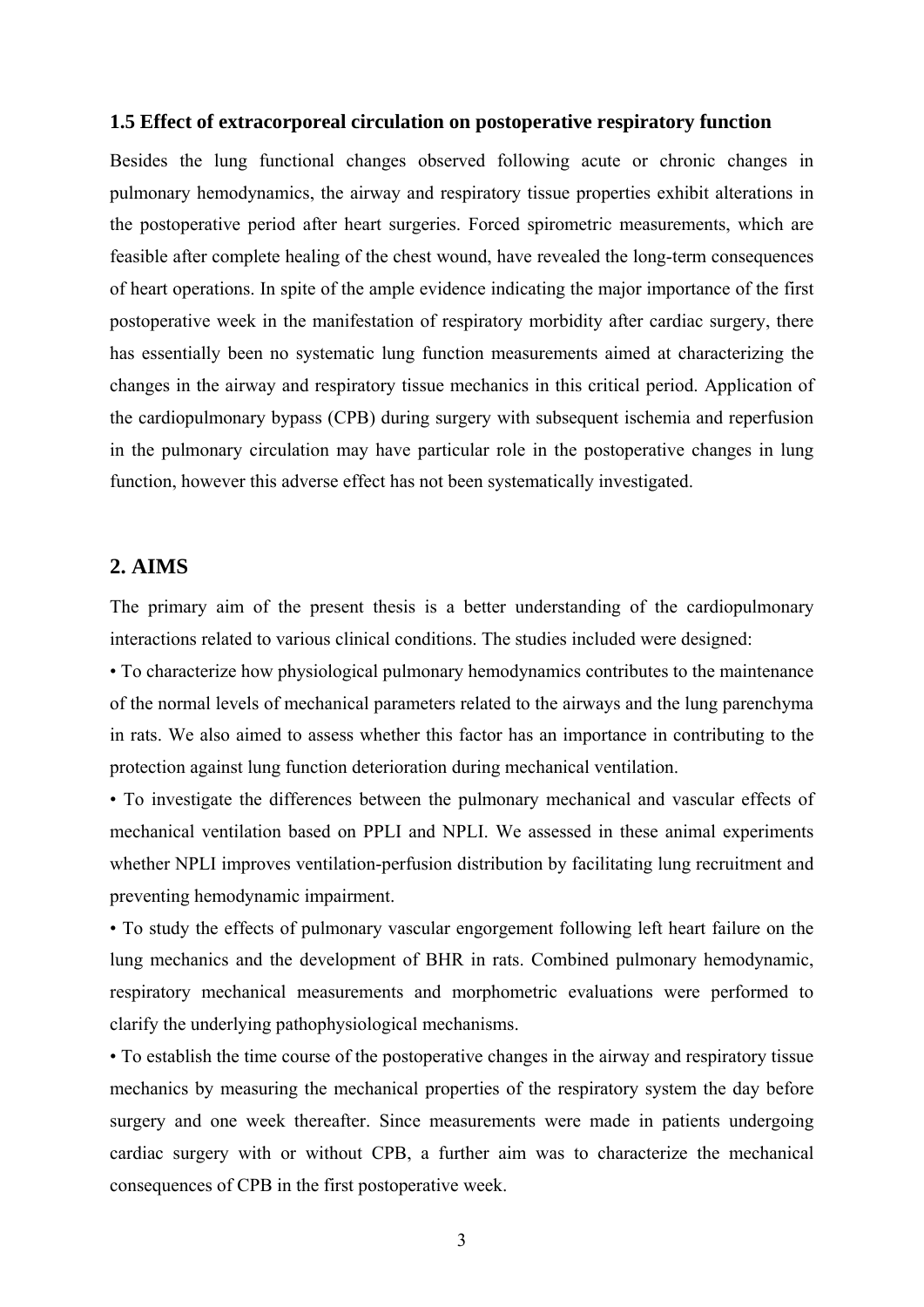## **3. MATERIALS AND METHODS**

#### **3.1. Animal preparations and protocol groups in all studies**

All of the animal protocols were approved by the Institutional Animal Care Committee of the Canton of Geneva in Switzerland. The study protocol involving human patients was approved by the Human Research Ethics Committee of Szeged University in Hungary, and informed consent was obtained from all subjects enrolled.

#### *3.1.1. Effects of pulmonary capillary pressure on lung mechanics*

Isolated perfused rat lungs offer ideal conditions for independent manipulation of pulmonary hemodynamical parameters. The perfusion of the lungs was established by applying physiological levels of pulmonary artery pressure (Ppa = 15 mmHg) and left atrial pressure (Pla = 5 mmHg) which resulted in a pulmonary capillary pressure (Pc) of 10 mmHg. The resulting flow (6-8 ml/min) was then kept constant. Lungs were normoventilated at a positive end-expiratory pressure (PEEP) of 2.5 cmH<sub>2</sub>O and a tidal volume of 7 ml/kg. The Pc was then set to 0 (unperfused), 5, 10 or 15 mmHg in random sequence, prior to the measurements. In eight animals following the establishment of a steady-state condition hyperinflations were made to standardize the volume history and then three lung impedance (ZL) measurements were performed. The lungs were ventilated for 10 min at this PEEP level and at the end of this period another set of ZL was collected. After completion of the ZL measurements, the pressure-volume curve of the lungs (P–V) was recorded, and this was followed by the recording of another set of ZL. The PEEP was then lowered to 0.5 cmH2O, and 1 min later the whole sequence of measurements was repeated. Following the measurements at the first Pc level, the PEEP was increased back to 2.5 cmH2O and hyperinflations were administered to fully recruit the lungs. The next level of Pc was then established and the same protocol at both PEEP levels was repeated until all four perfusion settings had been completed.

# *3.1.2. Lung mechanical and vascular changes during positive- and negative-pressure lung inflations*

In the isolated lung setup after the steady-state condition had been reached, in eight animals, a slow (160-s) lung inflation-deflation maneuver was performed. First the maneuver was carried out with positive pressure (PPLI) through the wavetube by elevating the pressure in the loudspeaker chamber until a maximum transpulmonary pressure (Ptp) of  $22 \text{ cm}H<sub>2</sub>O$  was attained, and passive expiration was then achieved by opening the loudspeaker chamber to the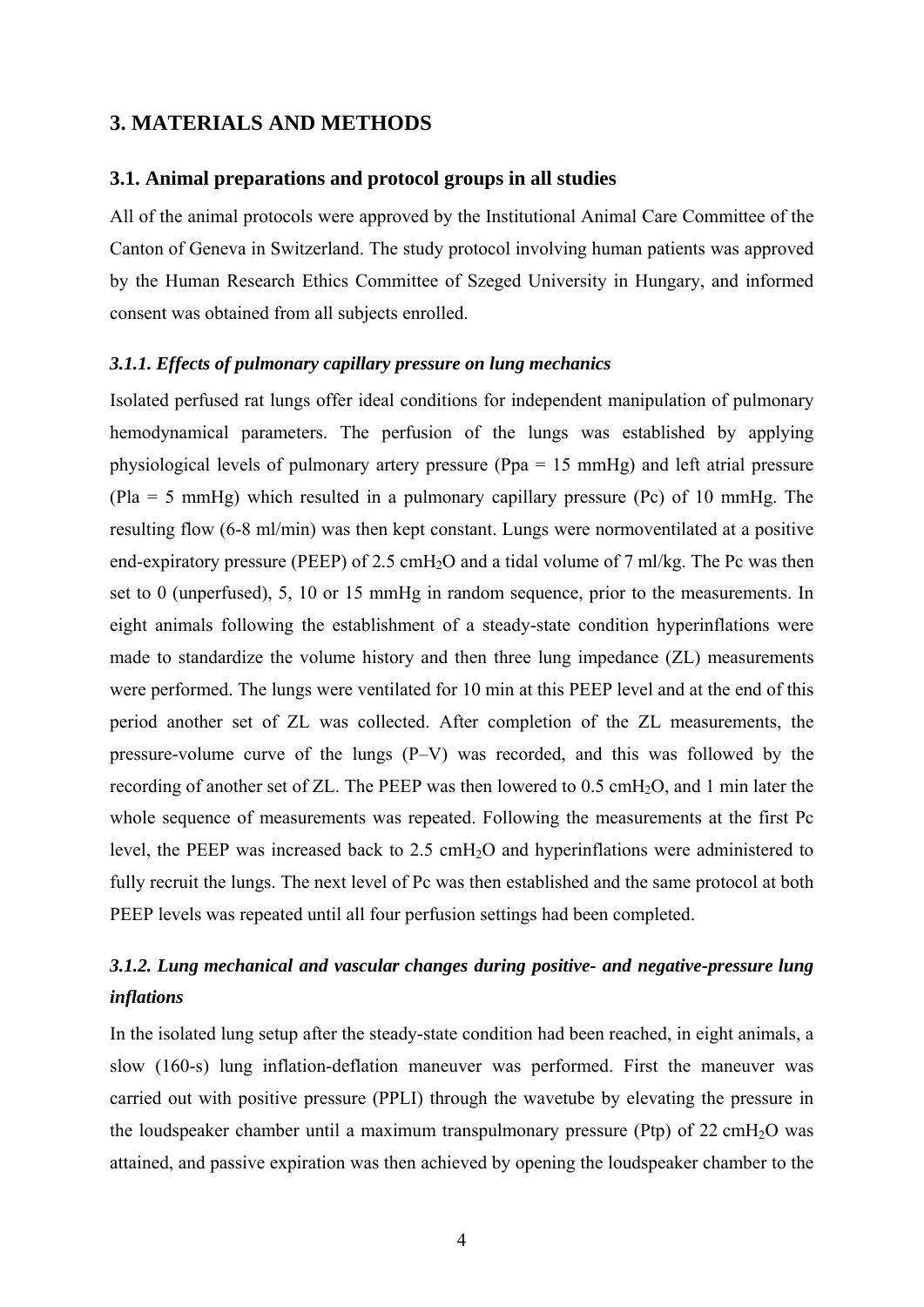atmosphere via an adjustable leak. Following this maneuver a closed-circuit ventilator was connected to the box containing the heart-lung preparation and the lung was ventilated by inducing negative pressures in the box. Ppa and Pla were adjusted to maintain the same levels as during positive pressure ventilations and a slow (160-s) inflation-deflation maneuver (NPLI) was then achieved by raising the vacuum in the box from  $-2.5$  to  $-22$  cmH<sub>2</sub>O while the trachea was open to the atmosphere (inflations), and the box pressure was allowed to reach the initial level by opening it via an adjustable leak (deflations). Tracking measurements of ZL were carried out during both PPLI and NPLI maneuvers. Changes in lung volume during the maneuvers were assessed by integrating the pressure drop across the wave tube. Following the experimental protocol, the wet-to-dry lung weight ratio was determined.

#### *3.1.3. Brochial hyper-responsiveness after coronary ischemia*

BHR was studied in two groups of anesthetized, paralyzed, mechanically ventilated rats. Respiratory impedance (Zrs) measurements were recorded first at control condition and then after the iv. injection of serotonin at a dose of 20 µg/kg at 15 s, followed by recordings at 1 min intervals until 10 min. Fifteen minutes later, the iv. serotonin challenge was repeated at a dose of 30 µg/kg, and the changes were followed with the same timing. By a left-lateral thoracotomy the coronary artery was then prepared and myocardial ischemia was induced in the animals in Group I, while in the rats in Group C the silk thread was removed without the occlusion of the coronary artery. The thorax was then closed and the animals were awakened. Four weeks later, the rats were anesthetized and intubated again and the changes in the lung responsiveness to serotonin were assessed by repeating the constrictor challenges described earlier. At the end of the protocol, the chest was opened, and the end diastolic ventricular pressure (EDLVP) was measured by puncturing the left ventricle with a needle. The lungs were then fixed by instilling 4% formalin into the trachea at a hydrostatic pressure of 20 cmH2O and the lungs and the heart were dissected for histological investigations.

#### *3.1.4. Changes in airway and respiratory tissue mechanics after cardiac surgery*

16 patients scheduled for elective valve replacement requiring cardiopulmonary bypass (CPB) with or without coronary bypass graft and another 19 patients in whom off-pump coronary artery bypass (OPCAB) surgery was performed were involved in the study protocol. In all patients, four-to-six reproducible Zrs measurements were recorded prior to the premedication on the day before surgery. The patients wore a nose clip and were asked to breathe normally through the bias tube of the forced oscillatory system, with their cheeks supported by their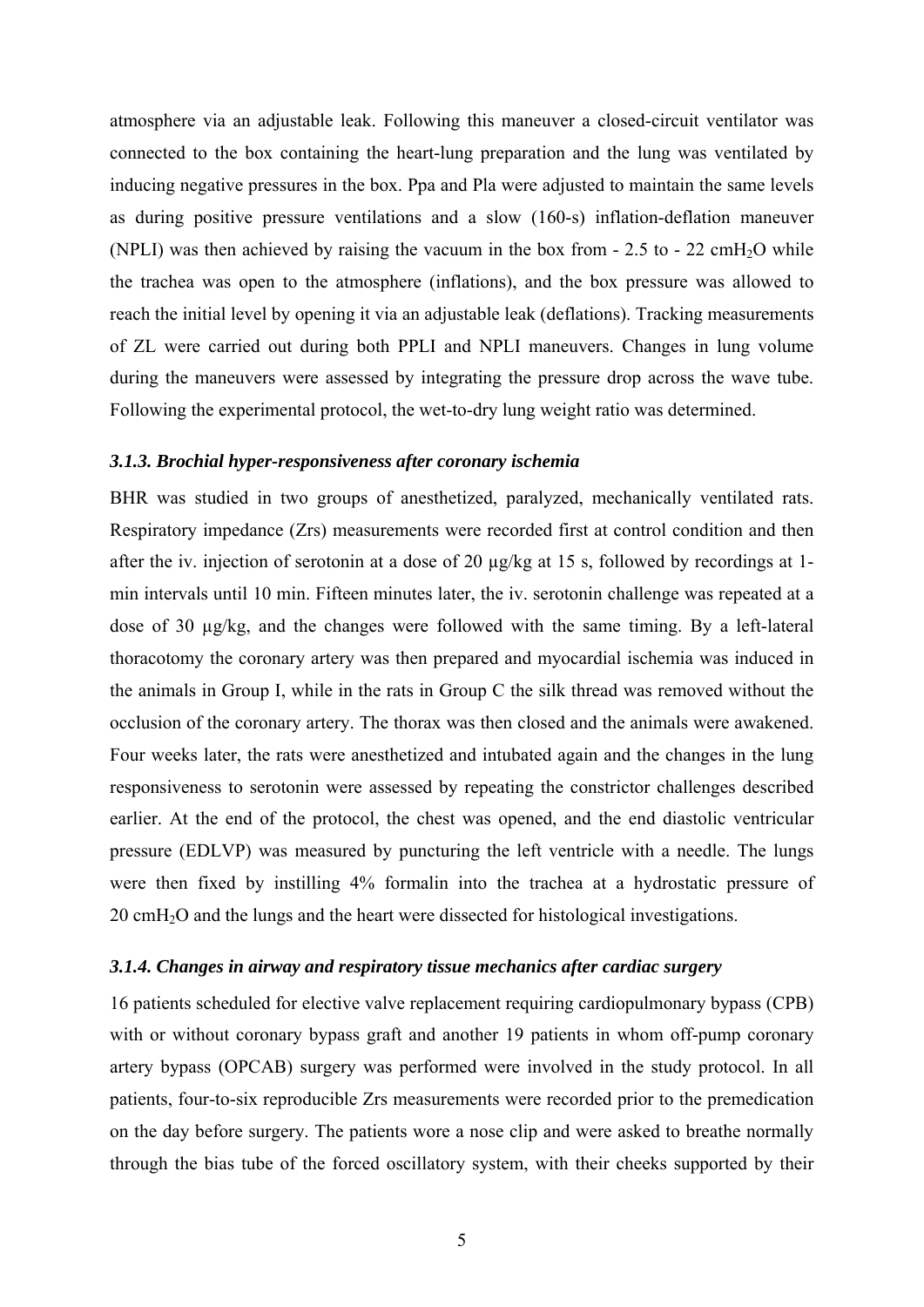palms. After the Zrs recordings, standard spirometry was performed in accordance with the European Respiratory Society-American Thoracic Society guidelines. The first postoperative Zrs data were collected at the postoperative intensive care unit two to four hours after extubation, when the patients were alert and their steady spontaneous breathing had returned. Their respiratory mechanical status was followed up by performing Zrs measurements twice a day (mornings and evenings) until their discharge from the hospital (day 6 postoperatively).

#### **3.2. Forced oscillatory measurements**

#### *3.2.1. Wavetube technique in rat lungs*

The forced oscillation technique (FOT) was used to measure the mechanical impedance of the isolated lungs (ZL) or the total respiratory system (Zrs) with closed chest. Briefly, the tracheal cannula was connected from the respirator to a loudspeaker-in-box system at end-expiration. The loudspeaker generated a small-amplitude pseudorandom oscillatory signal through a polyethylene wave-tube with known geometry. Lateral pressures at the loudspeaker end  $(P_1)$ and at the tracheal end  $(P_2)$  of the wave-tube were measured and the input impedance  $(Z_{in})$ was calculated as the load impedance of the wave-tube by using fast Fourier transformation:

 $Z_{\text{in}} = Z_0 \sinh(\gamma L)/[P_1/P_2) - \cosh(\gamma L)]$ where L is the length,  $Z_0$  is the characteristic impedance and  $\gamma$  is the complex propagation wavenumber of the wavetube.

To separate the airway and tissue mechanics, a model containing a frequencyindependent airway resistance (Raw) and inertance (Iaw) in series with a constant-phase tissue model including tissue damping (G) and elastance (H) was fitted to the impedance spectra by minimizing the differences between the measured and modeled impedance values:

 $Z_{(in)} = Raw + j\omega Iaw + (G - jH)/\omega^{\alpha}$ 

where j is the imaginary unit,  $\omega$  is the angular frequency ( $2\pi f$ ), and  $\alpha = 2/\pi$  arctan(H/G). Tissue hysteresivity was calculated as  $\eta = G/H$ .

#### *3.2.2. Impedance measurements with the classical setup in patients*

To measure Zrs in patients during spontaneous breathing, a modified FOT system was used. The system contained a screen pneumotachograph which was used to sense input airflow (V') and a lateral port between the pneumotachograph and the bacterial filter on the patient side was used to measure the airway opening pressure (Pao). Fourier transformation was used to calculate Zrs ( $Zrs = Pao/V$ ) from 12 s long recordings.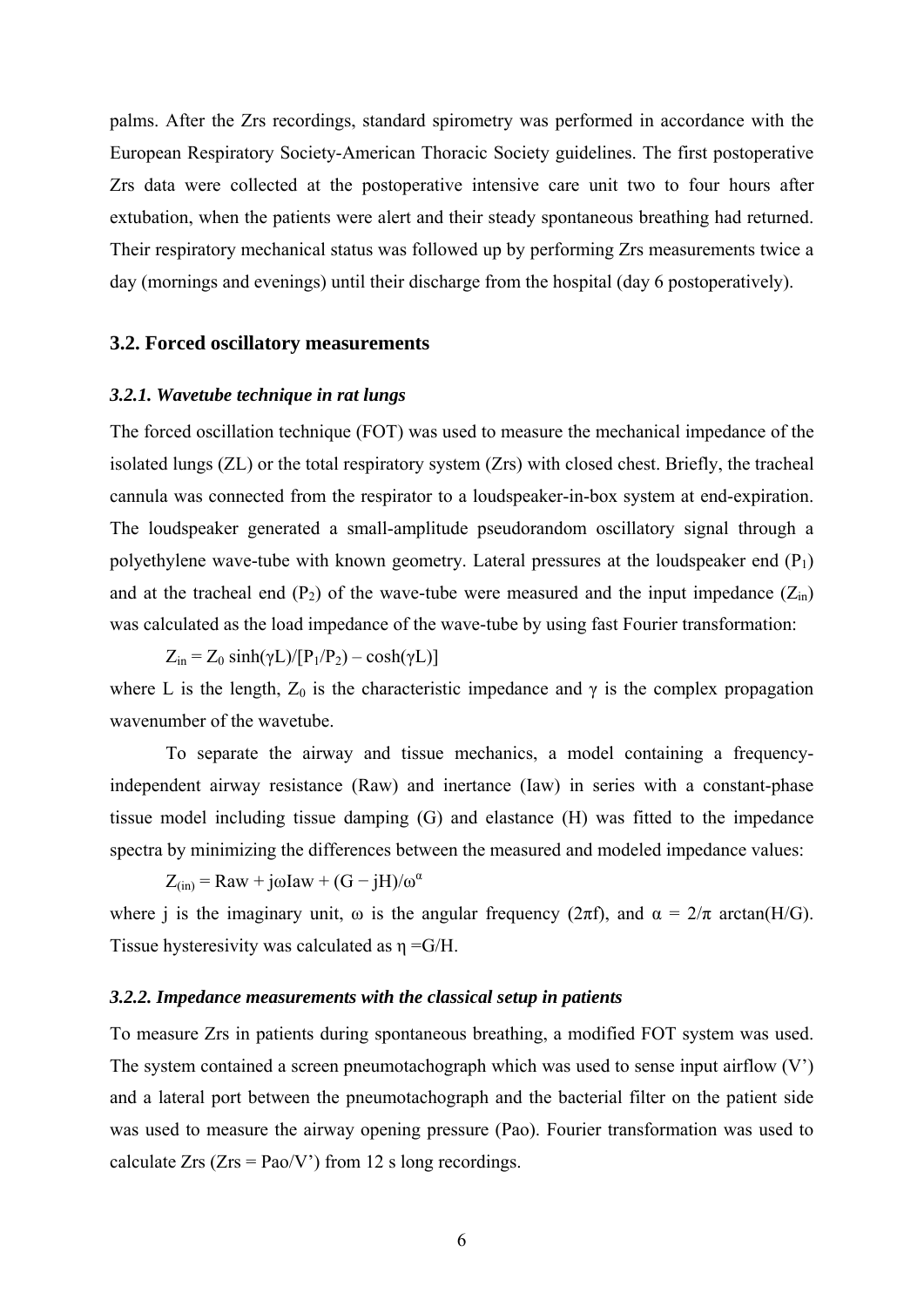From the impedance measurements Raw was estimated by the average resistance values at the location where the real part of Zrs (Rrs) was reasonably frequency independent (16 to 26 Hz). The elastance of the total respiratory system (E) was estimated by model fitting of the reactance (Xrs) from the imaginary part of Zrs:  $Xrs = i(\omega Iaw - E/\omega)$ 

# **4. Results**

# **4.1. The influence of the pulmonary microvascular pressure on the mechanical properties of the lung**

At PEEP 2.5 cmH<sub>2</sub>O no significant change in Raw occurred during the 10 minute ventilation period or after recruitment maneuver, while ventilation using a low PEEP  $(0.5 \text{ cmH}_2\text{O})$  led to statistically significant ( $p<0.05$ ) increases in Raw while Pc levels of 10 and 15 mmHg were maintained. The increase was sustained after the recruitment maneuvers at the Pc of 15 mmHg, whereas it was fully reversible at the Pc of 10 mmHg. The maintenance of zero or low lung perfusion pressures was associated with significant elevations in the lung tissue parameters after the 10 minute long mechanical ventilation; these changes were greatly exaggerated when the PEEP was lowered, and in particular at  $Pc = 0$ . Recruitment maneuvers lowered the elevated levels of G and H, but with no obvious Pc dependence when these changes were related to the initial conditions. The changes in the tissue mechanical parameters before and after the P–V curve recordings were greater at low prefusion pressures. η was fairly constant throughout the experiments.

Lowering of Pc to below its physiological level induced marked changes in the shape of the P–V curve, with the appearance of the lower inflection point during inflations, particularly at a PEEP of 0.5 cmH2O. Similarly to the parenchymal mechanical parameters, the level of Pc markedly affected the slope of the inflation limb of the P–V curve and the volume difference between the inflation and deflation limbs (dV15), influence being more pronounced at a low PEEP level. The changes in Pc had no systematic effects on the pressure read at the lower inflection point.

# **4.2. The effect of positive- and negative-pressure lung inflations on lung mechanics and the pulmonary vasculature**

During PPLI and NPLI maneuvers similar changes were observed in the mechanical parameters: the decreases in Raw were associated with marked increases in G and H during both maneuvers, while Rv exhibited increases during PPLI and decreased slightly with NPLI.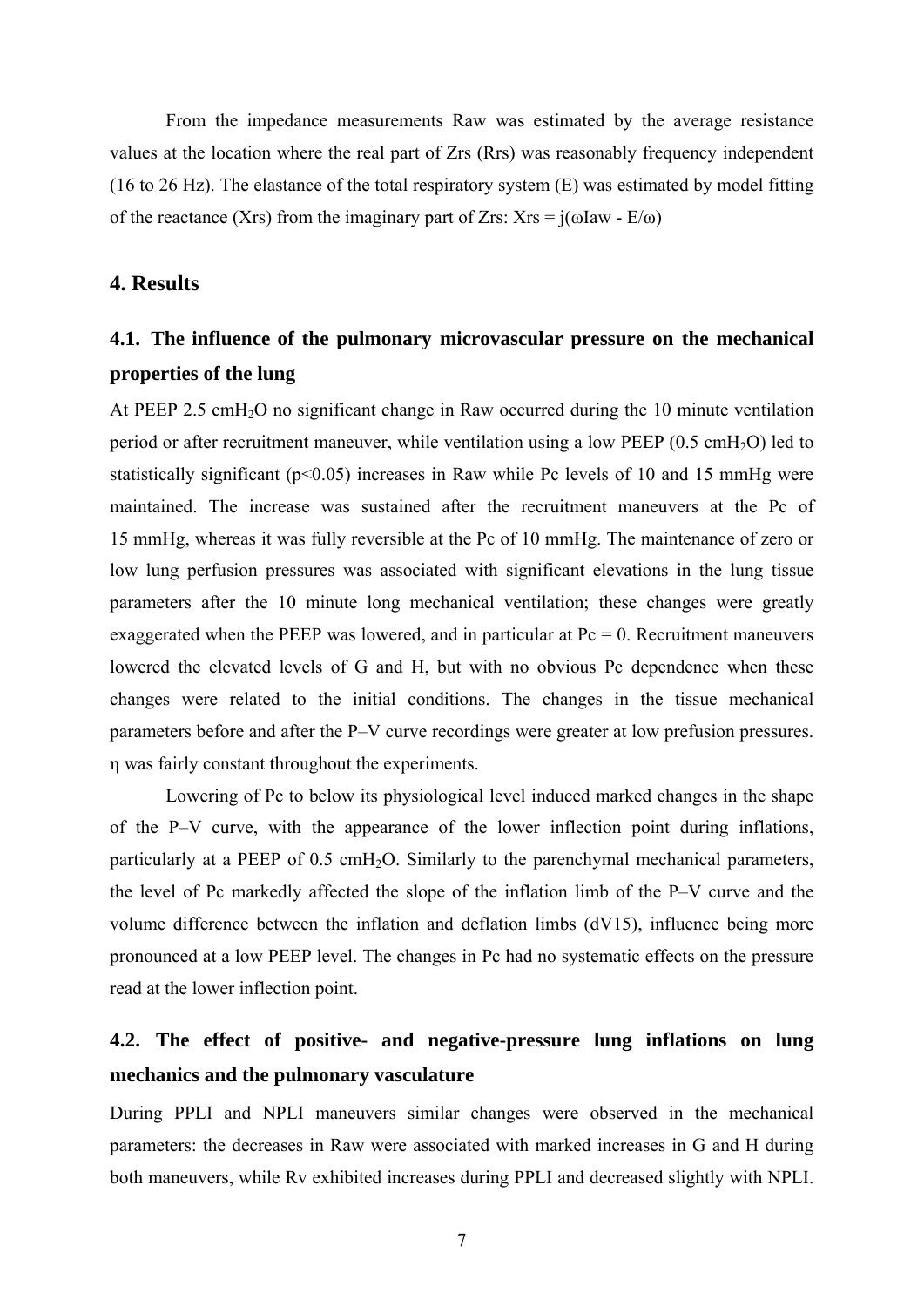Furthermore, the lung tissue parameters were significantly lower during deflations than at the same pressures during inflations ( $P = 0.008$  and  $P < 0.001$  for G, and  $P < 0.05$  and  $P < 0.001$  for H at a Ptp of 10 cmH<sub>2</sub>O). During PPLI, the Rv-Ptp curve exhibited hysteresis opposite to that observed for the tissue mechanical parameters. Rv was statistically significantly greater during deflation than during inflation ( $p<0.001$ ), whereas such hysteresis was not observed for NPLI ( $p = 0.16$ ) at a Ptp of 10 cmH<sub>2</sub>O. Differences in Rv between the inflation and deflation limbs were not apparent when the changes in Rv were expressed as a function of lung volume. Two-way ANOVA revealed no significant interactions between the factors, i.e., Ptp and the mode of inflation ( $p = 0.613$ ,  $p = 0.37$ , and  $p = 0.141$  for Raw, G, and H, respectively), suggesting the lack of differences in the pressure dependent changes in the mechanical parameters between the NPLI and PPLI maneuvers. In contrast, the mode of inflation had a significant impact on the changes in Rv  $(p<0.001)$ .

#### **4.3. Airway hyper-responsiveness following coronary ischemia**

Coronary ischemia led to necrosis in the myocardium (affecting 8.8±2.6% of the total myocardial area), and sustained elevations in EDLVP (8.4±0.2 mmHg vs. 18.4±1.7 mmHg in groups C and I, respectively,  $p<0.001$ ), indicating the occurrence of left ventricular failure.

The presence of coronary ischemia in Group I during the repeated measurements (4 weeks after the first phase of the study) did not have a significant effect on the baseline values of Raw (48.9 $\pm$ 4.0 cmH<sub>2</sub>Os/l vs. 46.6 $\pm$ 2.1 cmH<sub>2</sub>O.s/l for groups C and I respectively; p = 0.6), G  $(878\pm48 \text{ cmH}_2\text{O}/\text{l} \text{ vs. } 852\pm36 \text{ cmH}_2\text{O}/\text{l}; \text{ p} = 0.6) \text{ or H} (2694\pm113 \text{ cmH}_2\text{O}/\text{l} \text{ vs. } 852\pm36 \text{ cmH}_2\text{O}/\text{l} \text{ vs. } 852\pm36 \text{ cmH}_2\text{O}/\text{l} \text{ vs. } 852\pm36 \text{ cmH}_2\text{O}/\text{l} \text{ vs. } 852\pm36 \text{ cmH}_2\text{O}/\text{l} \$  $2703\pm98$  cmH<sub>2</sub>O/l; p = 0.9). Serotonin induced an elevation in Raw, while the tissue parameters did not exhibit significant changes after the challenges. The serotonin-induced elevations in Raw and the decreases in Iaw were more pronounced after left-heart failure induction ( $p = 0.026$  and  $p = 0.016$  for Raw and Iaw, respectively) following the 30  $\mu$ g/kg dose. Statistical evaluation of the results obtained from the measurements at baseline condition and four weeks later revealed reproducible elevations in the respiratory mechanical parameters (Raw, G and H) during the two serotonin provocations in the animals in Group C, while in Group I, coronary ischemia led to significantly greater responses in Raw, Iaw and G, with predominant changes in the airway mechanics. Serotonin had only minor effects on H and η. Further experiments revealed that the presence of coronary ischemia had no effect on the serotonin-induced decreases in the systemic blood pressure (−19.4±3.2% vs. −19.9±3.3% at 15 s after 20 µg/kg (p = 0.52), and  $-16.2 \pm 2.3\%$  vs.  $-17.8 \pm 2.3\%$  (p = 0.68) at 15 s after 30 µg/kg before and after coronary ischemia, respectively).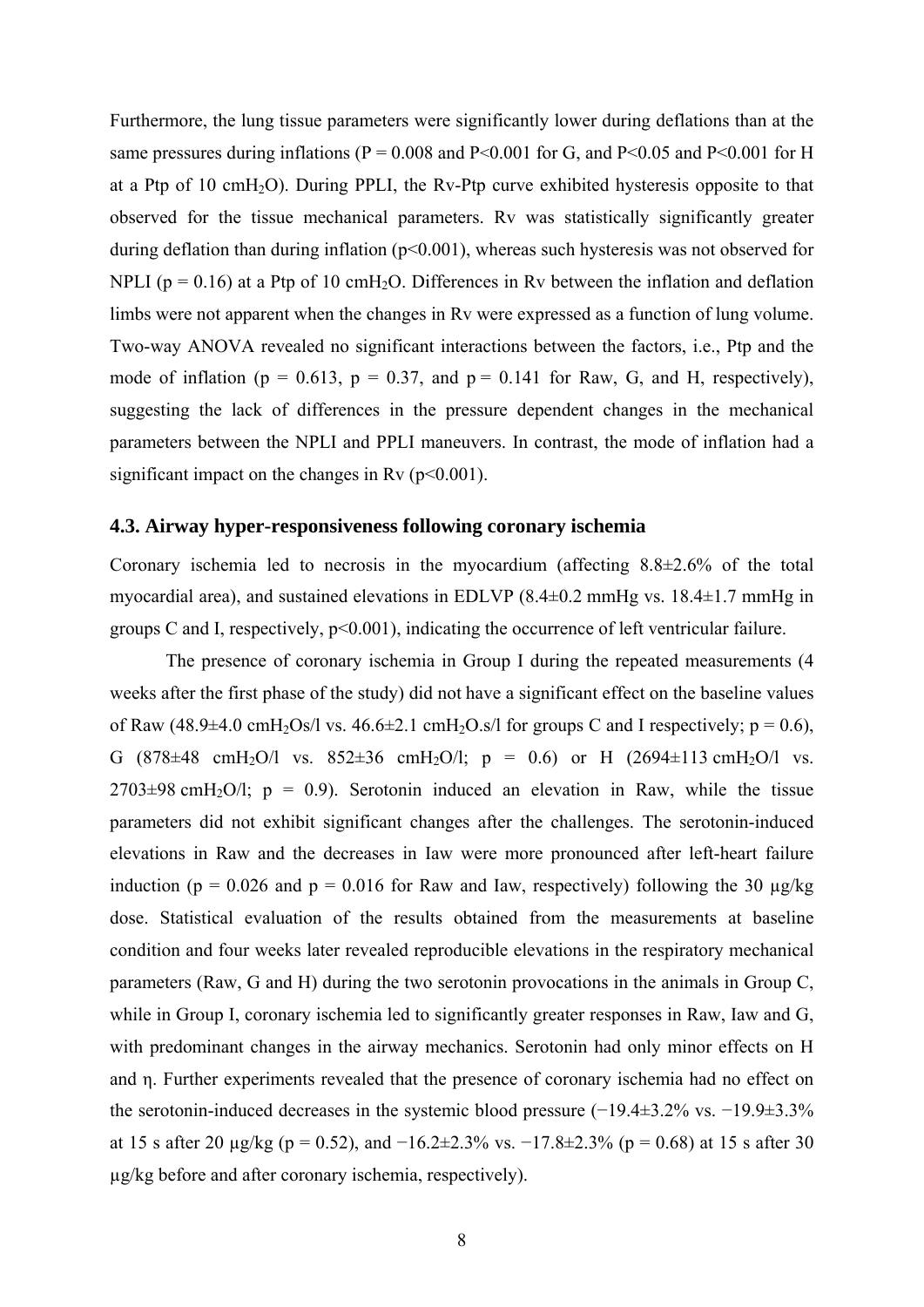Analyses of the histological sections showed that in Group I the bronchial wall thickness significantly increased and the left-heart failure induced a significant thickening of the pulmonary arteries and resulted in the development of perivenous and periarterial edema. In addition, chronic lung congestion led to a proliferation of pericytes stained with α-SMA antibody in the lungs, with significant increases in the number of positive  $\alpha$ -SMA cells in the alveolar walls and in the surface area of the peribronchial α-SMA cells.

#### **4.4. The effect of cardiac surgery on the mechanics of the respiratory system**

In patients, the changes in the airway and respiratory tissue mechanical parameters showed airway narrowing observed immediately postoperatively and gradual increases in the elastance with peak changes around the  $2<sup>nd</sup>$  and  $3<sup>rd</sup>$  days postoperatively. Whereas Raw fully returned to the normal level, E remained elevated until the end of the study period. There were no significant interactions between the postoperative changes in the respiratory mechanical parameters and the gender, the smoking habit, the duration of surgery or the age of the patients. In contrast, the detection of significant interactions clearly demonstrated that CPB strongly affected the postoperative changes in Raw ( $p < 0.001$ ) and E ( $p < 0.05$ ), while obesity similarly had a statistically significant impact on the elevation in E after the cardiac surgery ( $p < 0.005$ ), though it merely tended to influence the increase in Raw ( $p = 0.081$ ).

While there were only minor differences in the time course of Raw between the patients with or without CPB, significant decreases were observed in Iaw for the patients with CPB ( $p = 0.009$ ), whereas OPCAB surgery did not affect the postoperative changes of this parameter. The postoperative changes in E followed different patterns, with peak increases occurring later than those in Raw. The peak increase in E was somewhat higher in the patients with CPB and the elevation in E lasted longer than in the patients without CPB. The relative changes in Raw were fairly similar in the two groups of patients, whereas those in E were significantly greater at the end of the follow-up period.

The magnitude of the peak postoperative increase in Raw was similar in the obese and not obese patients, but its recovery was significantly more prolonged in patients with obesity. The obese patients exhibited significant decreases in Iaw from days 2 to 6, while Iaw remained at the initial level in the patients with OPCAB surgery. The peak increase in E was much more pronounced in the obese patients, and the preoperative level was reached by the end postoperative day 6. These differences were reflected in the relative changes in the mechanical parameters with a significant difference in  $E(\Delta E)$  two days after surgery.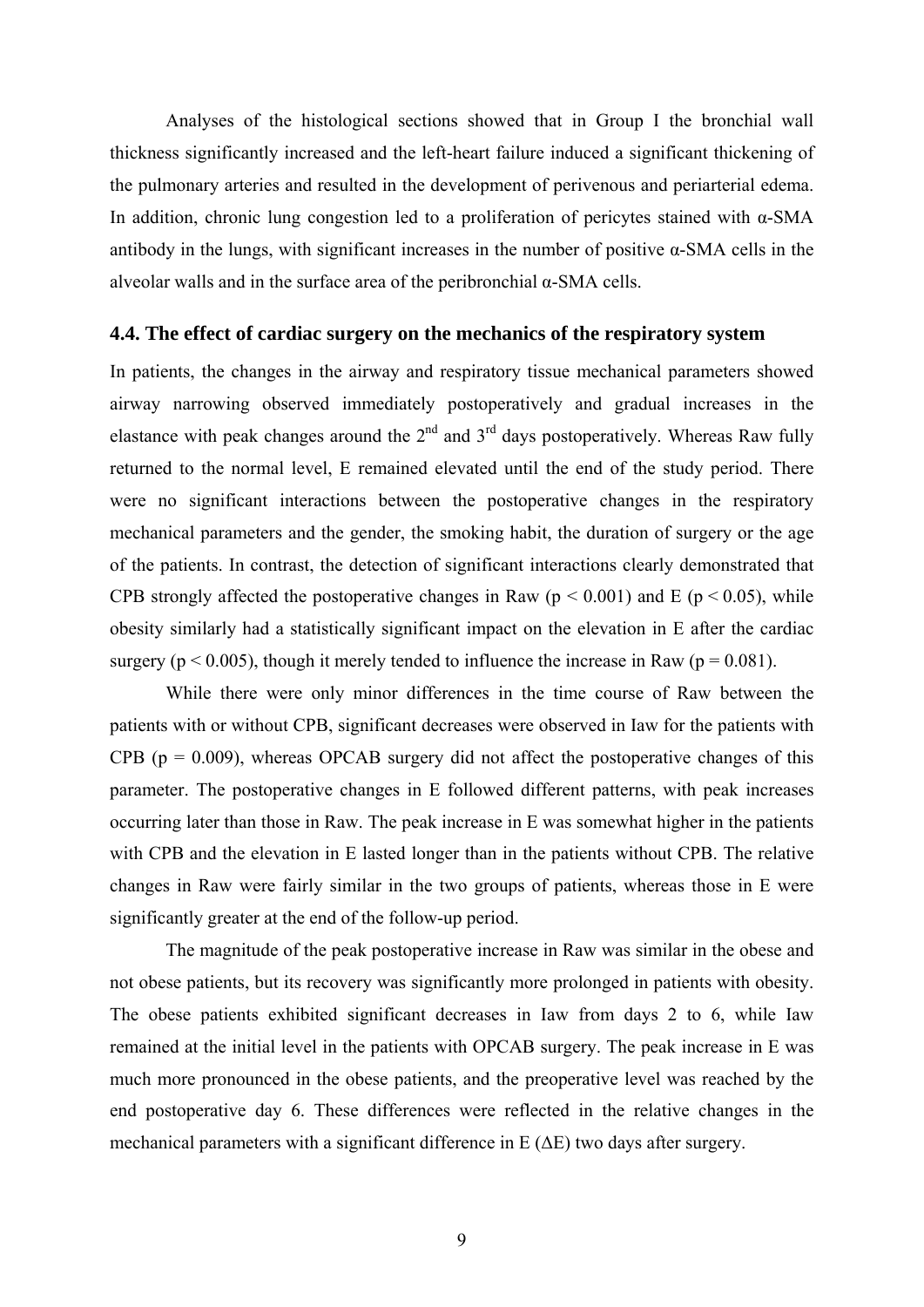## **5. Discussion**

# **5.1. The contribution of the pulmonary microvascular pressure in the maintenance of the alveolar architecture**

Our results revealed that (1) mechanical ventilation at normal and low PEEP levels resulted in systematic changes in the lung mechanical parameters, as reflected by the Pc-dependent elevations in the lung tissue mechanical parameters; (2) these adverse changes were inversely related to the level of the filling pressure in the pulmonary capillaries: the greatest increases in the parenchymal viscoelastic parameters were observed at  $Pc = 0$  mmHg, while maintenance of the physiological Pc led to significantly lower changes in these tissue parameters; and (3) the beneficial effects of the pressurized capillaries on the lung mechanics were also reflected in the shape of the P–V curves: significant changes in the slope of the inflation limb and in the degree of hysteresis were observed during pulmonary hypoperfusion.

The loss of tethering effects exerted by either the appropriate Ptp or the absence of pulmonary capillary filling results in a deterioration of the lung parenchymal mechanics. Pressurizing the capillary network not only establishes a stable frame for the alveoli by optimizing the orientation of the elastin fibers, but also prevents alveolar collapse during mechanical ventilation. The loss of stability in the lung periphery, particularly when the low PEEP was associated with a low Pc, is reflected in the distortion of the P–V curves demonstrating increases in their slope and hysteresis. Moreover, expansion of the lungs following recruitment maneuvers reversed the increases in the airway and tissue parameters, suggesting that the normal geometry in the lung periphery is partially re-established, most likely via realignment of elastin fibers.

In summary, our results demonstrate that, during mechanical ventilation, the filling of the pulmonary capillaries plays an important role in keeping the lung open. A reduction in the expanding pressure in the airways or in the pulmonary capillaries leads to marked acute deteriorations in the lung mechanics, with predominant changes in the damping and elastic properties of the parenchyma. Thus, optimization of the pulmonary hemodynamics should be paired with the ventilation strategy in order to establish the most favorable lung function. As an important mechanical factor in the maintenance of the stability of the lung periphery, the physiological pressure in the pulmonary capillaries should be taken into account, especially in situations where the pulmonary capillary perfusion may be impaired (e.g. in hypovolemia, pulmonary hypotension, or lung embolism) during mechanical ventilation.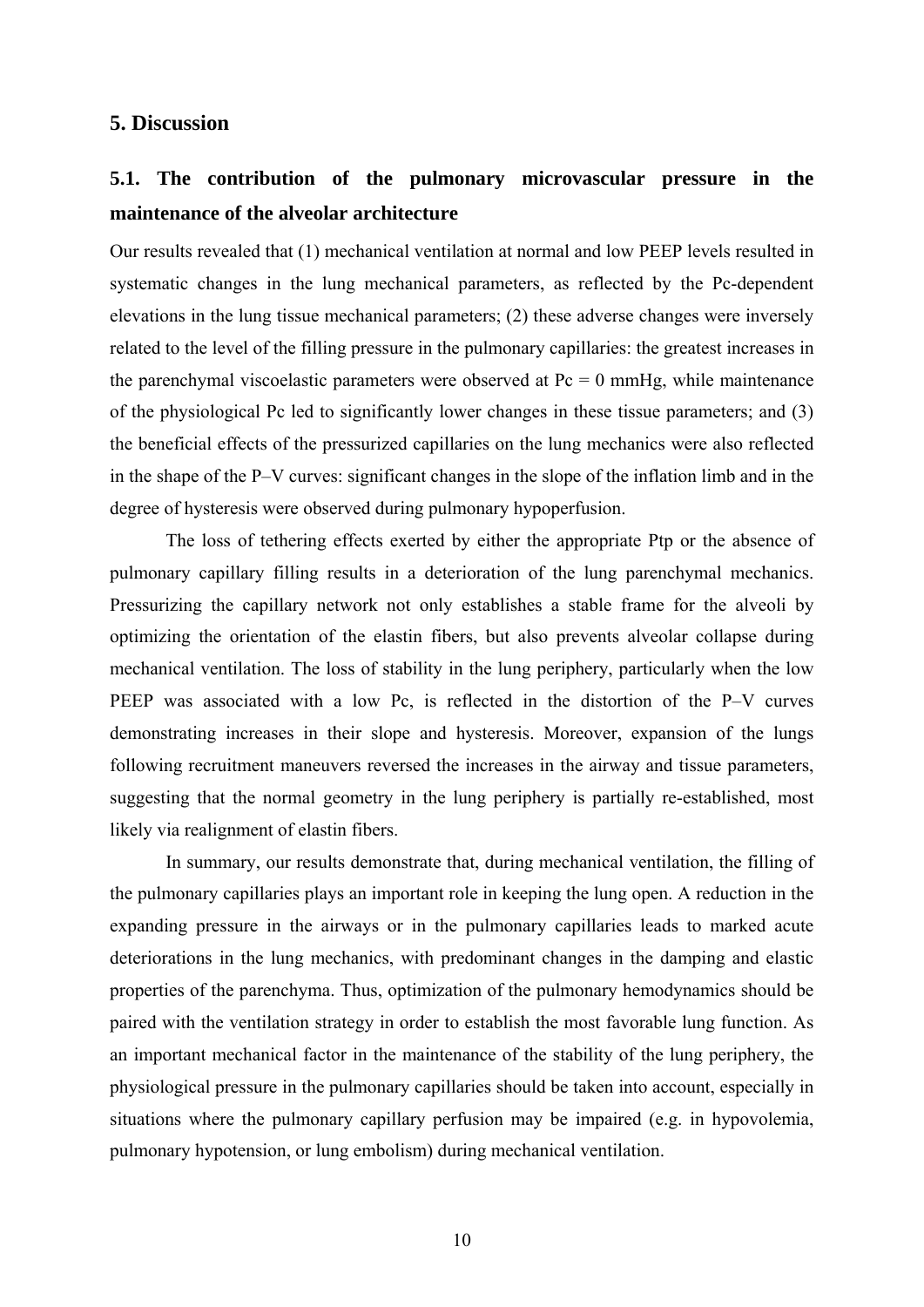# **5.2. Mechanical and vascular changes in the lungs during inflation-defleation maneuvers generated by positive and negative pressures**

PPLI and NPLI generated similar courses in the airway and parenchymal mechanical parameters, with decreases in Raw and marked increases in the viscous and elastic parameters of the lung parenchyma. In contrast, changes in Rv were influenced considerably by the mode of lung inflation: increases were observed during PPLI, whereas NPLI caused mild decreases in Rv. The parenchymal parameters displayed hysteresis with the lung inflation pressure, independently of the mode of inflation, resulting in lower G and H values in the expiratory phase. Conversely, hysteresis for Rv was observed only during PPLI, where this parameter was significantly greater during the same pressures at expirations, however this hysteresis diminished when the changes in Rv were plotted against lung volume.

The decreases in Raw reflect pressure-dependent increases in the airway caliber, while the increases in the parenchymal mechanical parameters are related to the increased damping and stiffness of the lung tissue at high inflation pressures. The underlying physiological phenomena responsible for the increases in Rv during PPLI maneuvers may involve the compression of the intra-alveolar vessels by the increased positive pressure leading to compression and distortion of the capillaries, in addition to the elongation of intra- and extraalveolar vessels. Rv decreases during NPLI with constant perfusion pressures, because the negative pressure exerts radial traction on the capillaries in the walls of the subpleural alveoli, and increases their crosssectional area.

*Interdependence between lung mechanics and pulmonary vasculature.* The effects of the parenchyma on the mechanical status of the capillaries are rather trivial, because the transmission of Ptp to the vascular wall during breathing is determined by the local and overall viscoelastic properties. As regards the other direction of the interdependence, there is evidence that filled pulmonary capillaries exert a mechanical tethering force to maintain the normal alveolar geometry and hence lung compliance. Because the filling of the alveolar capillaries is more promoted during NPLI maneuvers, this phenomenon may be expected to result in lower values of lung tissue parameters during these maneuvers. The fact that we did not observe significant differences in the mechanical parameters between the PPLI and NPLI maneuvers suggests that this phenomenon did not play a role in the range of Ptp levels used in this study. During PPLI maneuvers, the pulmonary capillaries tend to empty only at high Ptp levels, where Ptp alone determines the alveolar geometry.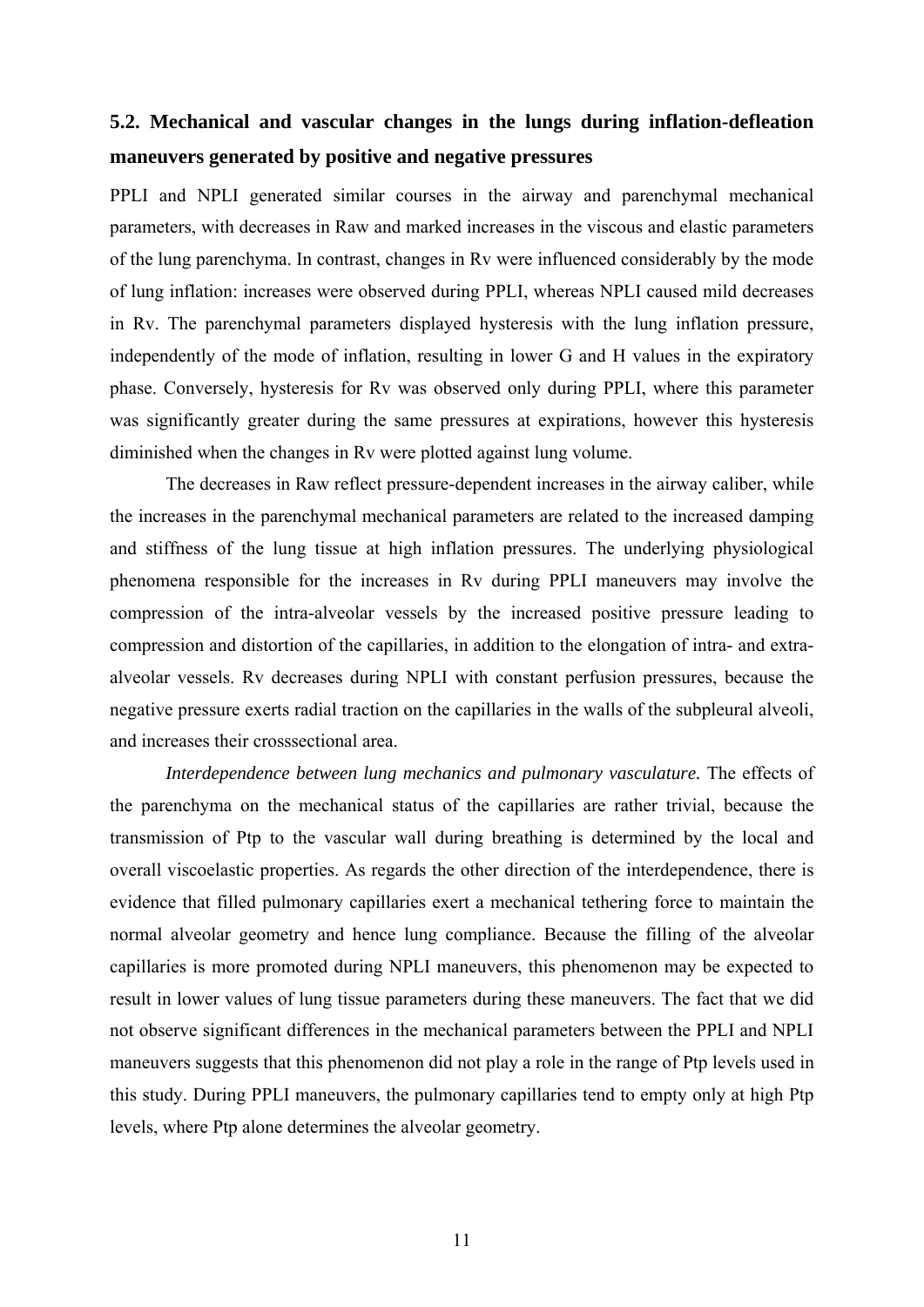*Summary and implications.* We have demonstrated that opposing modes of inflation (PPLI, NPLI) resulted the same lung mechanical condition, but recruitment maneuvers with positive airway pressure may jeopardize the pulmonary hemodynamic conditions by derecruiting the pulmonary capillaries and subsequently affecting the afterload of the right ventricle. The adverse changes observed in Rv were fairly small; however, they may have a greater impact at the higher Ptp levels often reached during positive-pressure mechanical ventilation, especially in clinical conditions where pulmonary hypertension is already present (e.g., congenital heart disease, acute lung injury or chronic pulmonary diseases).

#### **5.3. Mechanisms of bronchial hyper-responsiveness following coronary ischemia**

The separate assessment of the airways and the respiratory tissue mechanics in this study has revealed that the basal mechanical properties of these major lung compartments are not affected by chronic pulmonary congestion following left-ventricular failure. Nevertheless, it provided evidence of the presence of lung hyperresponsiveness to constrictor stimuli following left-heart failure. Investigation of the underlying pathophysiological mechanisms responsible for these phenomena demonstrated that (1) in the presence of myocardial ischemia (MI), the development of BHR is independent of the level of the EDLVP; (2) a chronically elevated EDLVP causes remodeling in the pulmonary vasculature; (3) sustained post-capillary pulmonary hypertension leads to a remodeling in the bronchial and alveolar wall with the proliferation of pericytes stained for α-SMA antibody.

The changes in the Raw following serotonin challenges demonstrate the presence of a dose-dependent airway constriction, while the increases in G exceeding those in H are likely to be a consequence of severe ventilation heterogeneities.

Based on our hystological results the lack of mucosal swelling and peribronchial edema suggests that uncoupling of the airways from the lung parenchyma was not involved in the development of BHR. However we observed thickening of the airway wall following MI, therefore geometrical changes in the bronchial walls may have contributed to the development of BHR. Histological preparations also displayed proliferation of cells expressing α-SMA. This indicates an increase in the number of pericytes (both in the alveolar septa and around the airways) in lungs exposed chronically to a high pulmonary vascular pressure. This demonstrates a structural remodeling associated with the proliferation of pericytes and the differentiation of fibroblasts into contractile myofibroblasts during congestive heart failure, which have been shown to play an important role not only in the parenchymal remodeling, but also in enhancing bronchoconstriction through the expression of contractile proteins.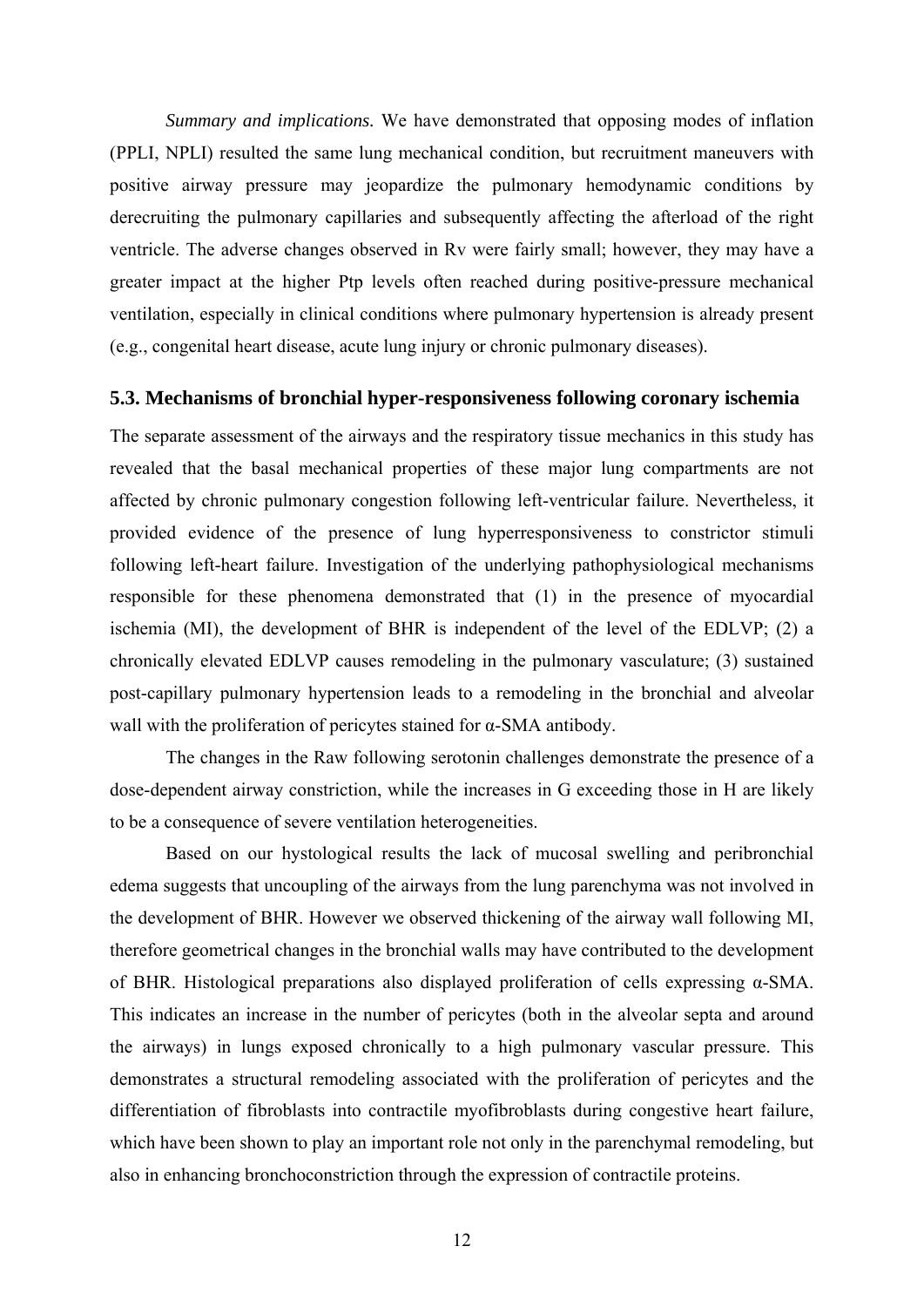In conclusion, in an attempt to clarify the pathophysiological mechanisms responsible for the enhanced airway responsiveness to serotonin, we found that BHR during pulmonary vascular engorgement is most probably due to the expression of α-SMA in the lungs rather than a consequence of the interaction of the pulmonary vasculature with the bronchial tree. These findings imply that processes leading to BHR subsequent to left-ventricular failure resemble those involved in allergic asthma.

#### **5.4. Changes in the mechanics of the respiratory system after cardiac surgery**

In patients having cardiac surgery, impedance data showed development of airway narrowing immediately after extubation, which slowly diminished up to the time of hospital discharge. By contrast, the peak deterioration in the elastic properties of tissues was observed around the  $2<sup>nd</sup>$  postoperative day. While the inclusion of CPB in the cardiac surgery prolonged the postoperative deterioration in the respiratory system elastance, the presence of obesity not just enhanced the peak elevation in E but also elongated the duration of the airway narrowing.

The time courses of the changes in the airway and respiratory tissue parameters were dissociated in the postoperative period, which suggests that the mechanisms responsible for these changes are fundamentally different. Because Raw reflects primarily the flow resistance of the upper airways, the postextubation increases in this parameter most probably reflect the irritation caused by the endotracheal tube. Considering that obesity has proved to be an important factor associated with impaired upper airway patency, the presence of prolonged airway narrowing in our obese patients is in line with the primary involvement of the upper airways in the Raw increases. The increase in E after cardiac surgery reflects the stiffening of the respiratory tissues. Excessive mucus secretion, pain, upward shift of the diaphragm into the thorax, pneumothorax and pleural effusion all result in atelectasis development and lung volume loss, which could be responsible for the elevated E. The presence of restrictive processes in the postoperative period was confirmed by radiography. Moreover the shallow breathing of the patients after surgery was not sufficient to induce alveolar recruitment. Obesity is a major risk factor for the development of postoperative atelectasis, and the major role of this phenomenon is confirmed by the significantly greater postoperative increase in E.

As concerns the mechanism responsible for the higher postoperative rise in E in the CPB patients, the injury induced by temporary total lung ischemia-reperfusion could be an important factor in the damage of the pneumocyte II cells in the alveolar walls. This damage results in a decreased or even interrupted surfactant production, which promotes the development of atelectasis. As the surfactant half-life is 15 to 36 hours, the time course of the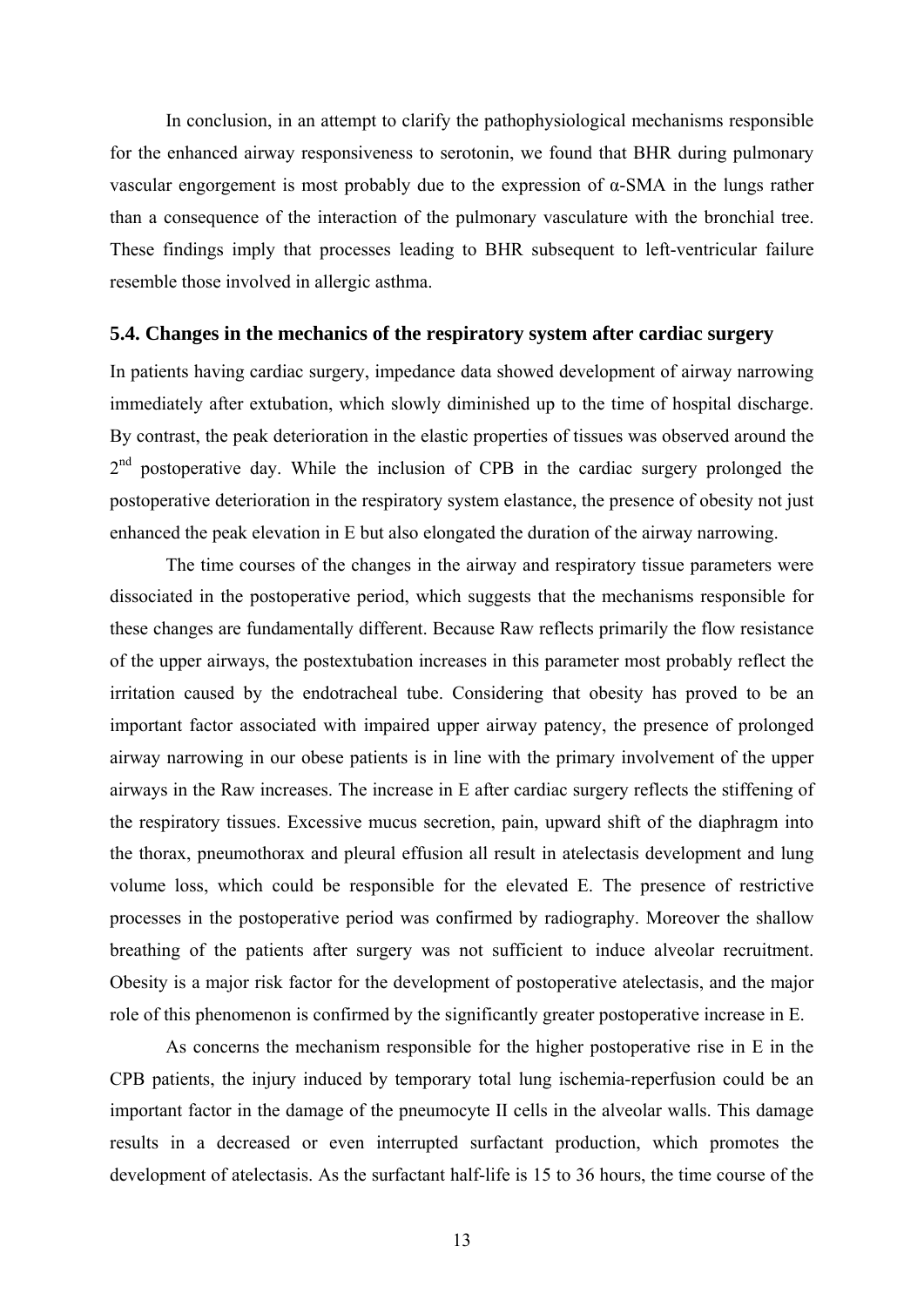changes supports the involvement of the diminished surfactant function in the deterioration of the postoperative lung function. This surfactant damage takes time to evolve, which explains why the effect of CPB was not apparent in the lung function immediately after the operation.

In summary, our study has demonstrated the ability of the FOT to follow the changes in the airway and respiratory tissue mechanics in patients whose ability to cooperate was limited during a critically important period after cardiac surgery. While the observed airway narrowing after extubation may be a consequence of the mechanical irritation exerted by the endotracheal tube, the increases in E may indicate the development of atelectasis, as a result of the mechanical ventilation, the prolonged supine position, and the restricted respiratory movements. Because obesity exaggerates and prolongs these adverse effects, obese patients exhibited more severe respiratory complications after cardiac surgery. The more extensive and longer stiffening of the respiratory tissues in the CPB patients may be attributed to the prior decrease in the production of surfactant, as a result of the temporary pulmonary ischemia during CPB. These results demonstrate the need for particular attention in the postoperative management of patients after cardiac surgery in order to reduce the immediate deterioration of the airway function.

## **6. IMPLICATIONS**

• During mechanical ventilation, the filling of the pulmonary capillaries plays an important role in the maintenance of the stability of the alveolar architecture and reduction in the expanding pressure in the airways or in the pulmonary capillaries leads to an acute deteriorations in the lung mechanics.

• While recruitment maneuvers with positive airway pressure may jeopardize the pulmonary hemodynamic conditions by derecruiting the pulmonary capillaries and subsequently affecting the afterload of the right ventricle, the decrease in the vascular resistance during negative pressure lung inflations may be beneficial under particular clinical conditions.

• Chronic elevation of the left atrial pressure after left heart failure leads to bronchial hyperresponsiveness without affecting the baseline airway or tissue mechanical properties, which is most probably due to the expression of  $\alpha$ -SMA cells in the lungs rather than a consequence of the interaction of the pulmonary vasculature with the bronchial tree.

• In patients, the impedance data revealed the development of airway narrowing immediately after extubation and the peak deterioration in the elastic properties of the respiratory tissues around the  $2<sup>nd</sup>$  postoperative day which might be due to the diminished surfactant function.